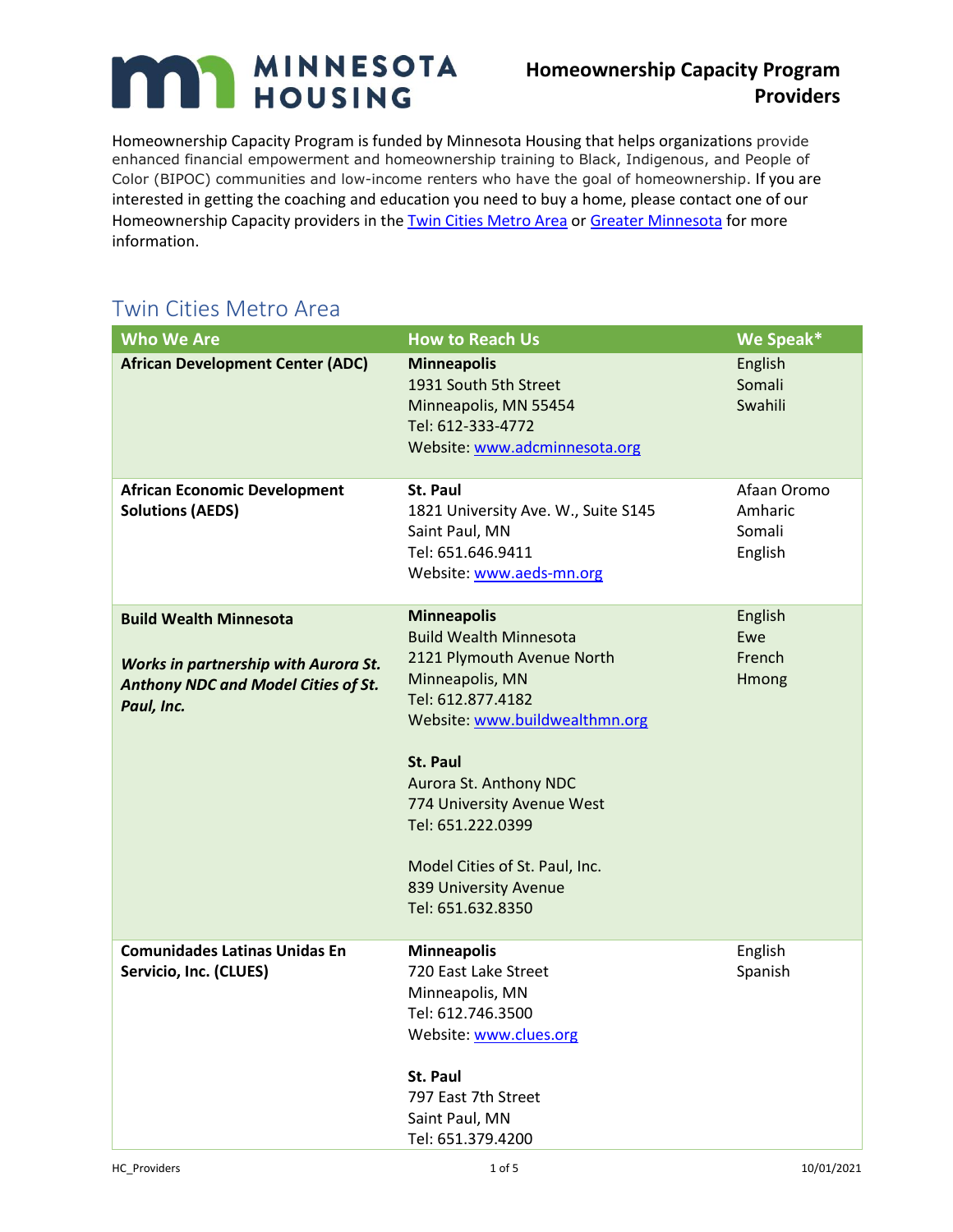| <b>Damascus Reentry Way</b>                         | <b>Minneapolis</b><br>1515 E 66th Street<br>Richfield, MN<br>Tel: 763.545.6558<br>Website: www.damascusway.com                                                                                                         | English                               |
|-----------------------------------------------------|------------------------------------------------------------------------------------------------------------------------------------------------------------------------------------------------------------------------|---------------------------------------|
| <b>Isuroon</b>                                      | <b>Minneapolis</b><br>1600 East Lake Street, Suite 1<br>Minneapolis, MN 55407<br>Tel: 612.886.2731<br>Website: www.isuroon.org                                                                                         | English<br>Somali                     |
| <b>Lutheran Social Service of Minnesota</b>         | <b>Minneapolis</b><br>2400 S. Park Avenue<br>Minneapolis, MN<br>Tel: 888.577.2227<br>Website: www.lssmn.org<br><b>St. Paul</b><br>1605 Eustis Street<br>Saint Paul, MN<br>709 University Avenue West<br>Saint Paul, MN | English<br>Spanish                    |
| <b>Neighborhood Development Alliance</b><br>(NeDA)  | St. Paul<br>481 Wabasha St. South<br>Saint Paul, MN<br>Tel: 651.292.0131<br>Website: www.nedahome.org                                                                                                                  | English<br>Spanish                    |
| <b>NeighborWorks Home Partners</b>                  | <b>St. Paul Location</b><br>533 Dale St. N.<br>Tel: 651.292.8710<br>Website: www.nwhomepartners.org<br><b>Minneapolis Location</b><br>1930 Glenwood Ave.<br>Minneapolis, MN                                            | English<br>Hmong<br>Somali<br>Spanish |
| <b>Northside Residents Redevelopment</b><br>Council | <b>Minneapolis</b><br>1303 Golden Valley Road<br>Minneapolis, MN<br>Tel: 612.335.5924<br>Website: www.nrrc.org                                                                                                         | English                               |
| PRG, Inc.                                           | <b>Minneapolis</b><br>Address: 2017 E. 38th St.<br><b>Contact: Homeownership Services</b>                                                                                                                              | English<br>Somali<br>Arabic           |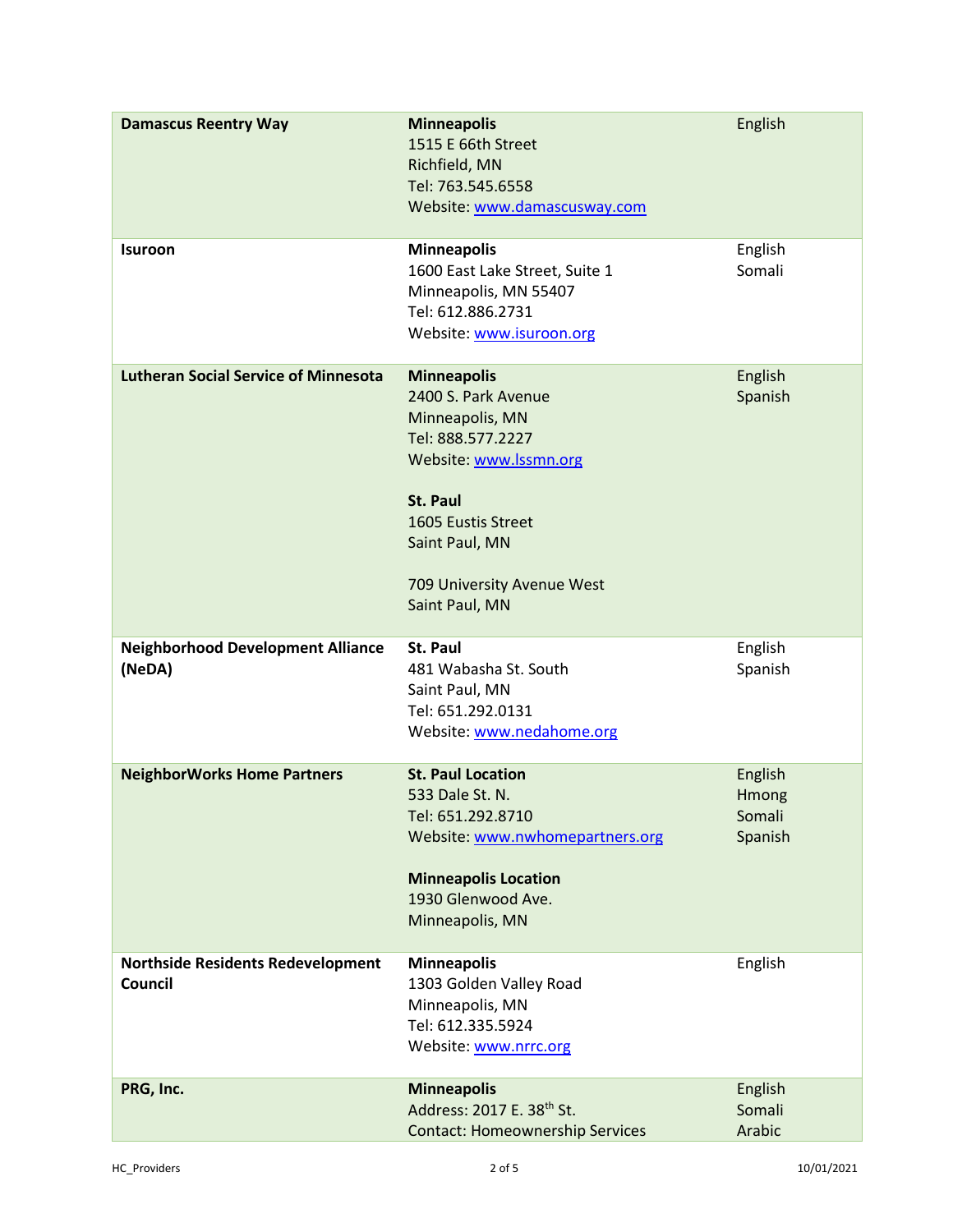<span id="page-2-0"></span>

|                                         | Tel: 612.721.7556<br>Website: www.prginc.org                                                                        |                            |
|-----------------------------------------|---------------------------------------------------------------------------------------------------------------------|----------------------------|
| Project for Pride in Living, Inc. (PPL) | <b>Minneapolis</b><br>1021 East Franklin Avenue<br>Minneapolis, MN<br>Tel: 612.455.5300<br>Website: www.ppl-inc.org | English                    |
| The International Insitute              | <b>Saint Paul</b><br>1694 Como Avenue<br>Saint Paul, MN<br>Tel: 651.647.0191<br>Website: www.iimn.org               | English<br>Spanish         |
| <b>Twin Cities Habitat for Humanity</b> | <b>Saint Paul</b><br>1954 University Avenue W<br>St. Paul, MN<br>Tel: 651.207.1700<br>Website: www.tchabitat.org    | English<br>Hmong<br>Somali |
| <b>Urban League Twin Cities</b>         | <b>Minneapolis</b><br>2100 Plymouth Avenue North<br>Minneapolis, MN<br>Tel: 612.302.3100<br>Website: www.ultcmn.org | English                    |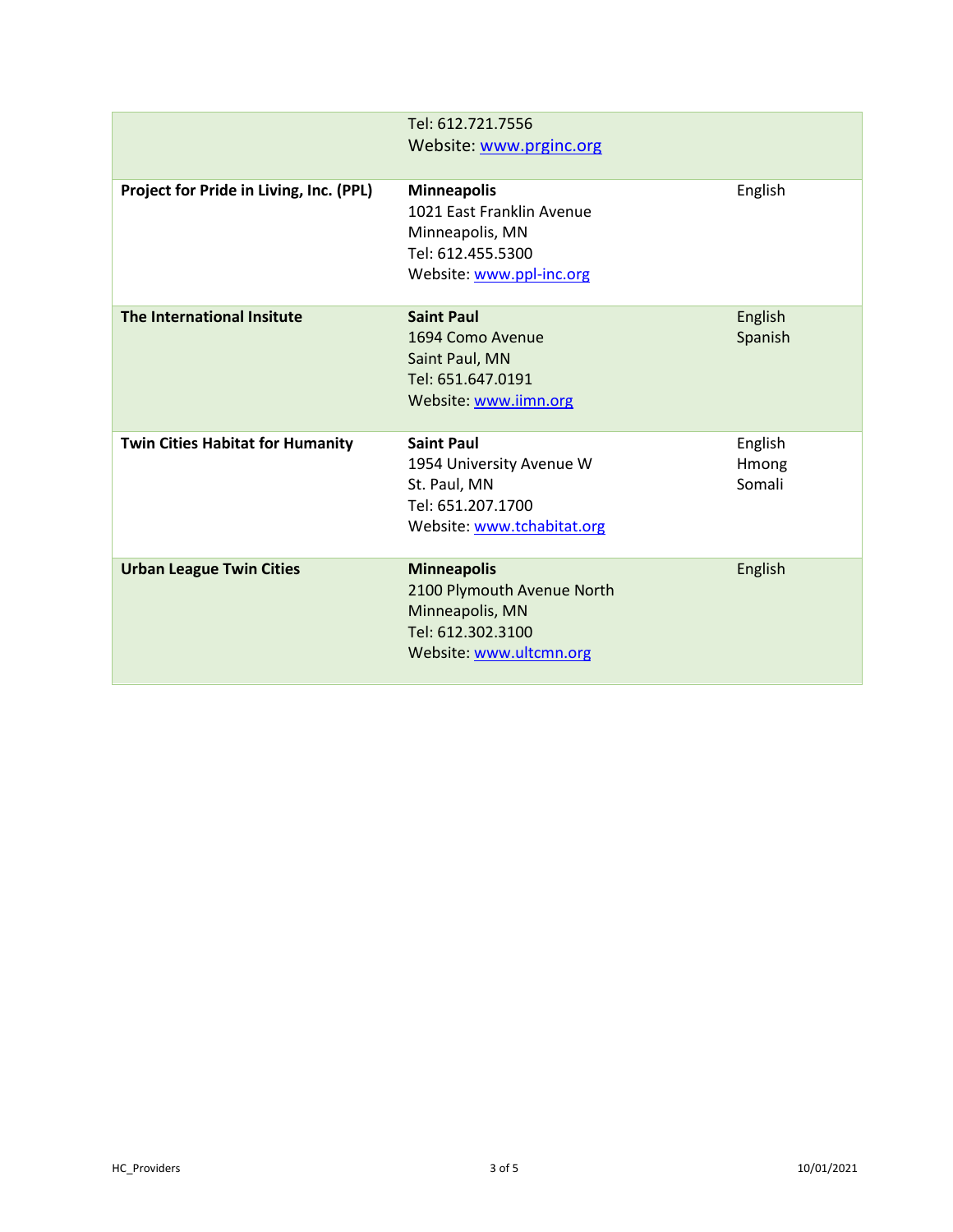Greater Minnesota

| <b>Who We Are</b>                           | <b>How to Reach Us</b>                 | We Speak* |
|---------------------------------------------|----------------------------------------|-----------|
| <b>African Development Center (ADC)</b>     | Willmar                                | English   |
|                                             | 518 Litchfeld Ave SW                   | Somali    |
|                                             | Willmar, MN                            | Swahili   |
|                                             | Tel: 320.262.8545                      |           |
|                                             | Website: www.adcminnesota.org          |           |
|                                             | <b>Saint Cloud</b>                     |           |
|                                             | 101 7th Avenue S. Suite 201            |           |
|                                             | St. Cloud, MN                          |           |
|                                             | Tel: 320.204.5310                      |           |
|                                             | Website: www.adcminnesota.org          |           |
|                                             |                                        |           |
| <b>Community Action Duluth (CAD)</b>        | <b>Duluth</b>                          | English   |
|                                             | 2424 W. 5th St., Ste. 102              |           |
|                                             | Duluth, MN                             |           |
|                                             | Tel: 218.726.1665                      |           |
|                                             | Website: www.communityactionduluth.org |           |
|                                             |                                        |           |
| <b>Damascus Reentry Way</b>                 | Rochester                              | English   |
|                                             | 1449 4th Ave SE                        |           |
|                                             | Rochester, MN                          |           |
|                                             |                                        |           |
|                                             | 2118 Campus Drive SE                   |           |
|                                             | Rochester, MN                          |           |
|                                             | <b>All locations</b>                   |           |
|                                             | Tel: 507.292.1700                      |           |
|                                             | Website: www.damascusway.com           |           |
|                                             |                                        |           |
| <b>Lutheran Social Service of Minnesota</b> | <b>Brainerd</b>                        | English   |
|                                             | 716 East Street                        | Spanish   |
|                                             | Brainerd, MN                           |           |
|                                             |                                        |           |
|                                             | <b>Duluth</b>                          |           |
|                                             | 424 W. Superior St., Ste. 600          |           |
|                                             | Duluth, MN                             |           |
|                                             | Rochester                              |           |
|                                             | 903 W. Center St., Ste. 208            |           |
|                                             | Rochester, MN                          |           |
|                                             |                                        |           |
|                                             | Willmar                                |           |
|                                             | Address: 1601 Highway 12 E., Ste. 6    |           |
|                                             | Willmar, MN                            |           |
|                                             |                                        |           |
|                                             | <b>All locations</b>                   |           |
|                                             | Tel: 888.577.2227                      |           |